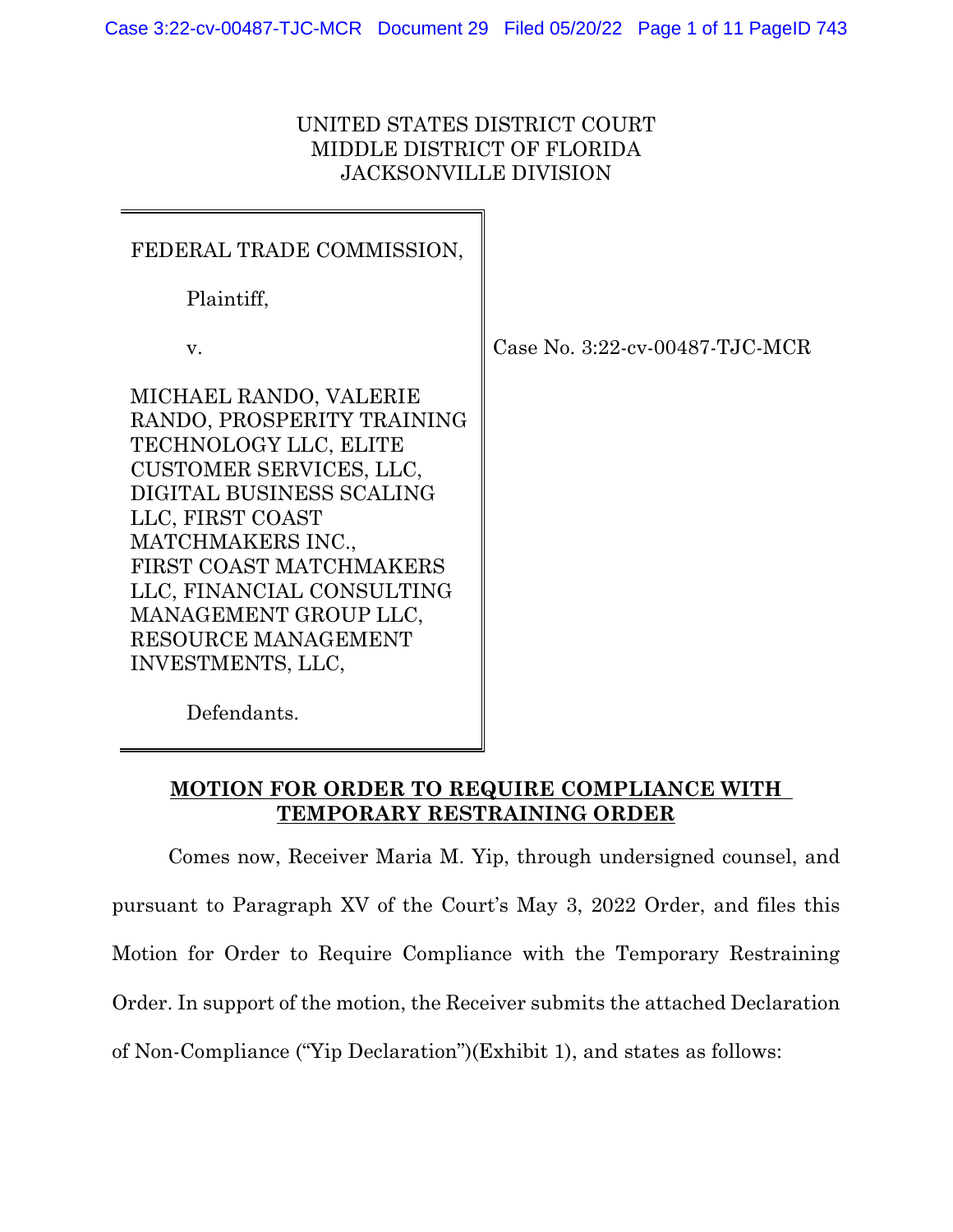1. Defendants Michael Rando (a/k/a Mike Singles) and Valerie Rando (a/k/a Valerie Payton, Val Rando, and Val Singles) (collectively "the Randos") are individual Defendants in this case who managed and controlled corporate defendants (and Receivership Entities) Prosperity Training Technology LLC (d/b/a The Credit Game, The Credit Game University, and Elite Deletions), Digital Business Scaling LLC, First Coast Matchmakers Inc. (d/b/a Wholesale Tradelines), First Coast Matchmakers LLC, and Financial Consulting Management Group LLC.

2. On May 4, 2022, this Court entered an *Ex Parte* Temporary Restraining Order with Asset Freeze, Appointment of a Temporary Receiver, and Other Equitable Relief, and Order to Show Cause Why a Preliminary Injunction Should Not Issue ("TRO")(Doc. 12).

3. The TRO appointed Maria M. Yip as Temporary Receiver and charged her with the duties and responsibilities set forth in the TRO.

4. Paragraph XV of the TRO Order requires "the Defendants . . . to fully cooperate with and assist the Receiver in taking and maintaining possession, custody, or control of the Assets and Documents of the Receivership Entities and immediately transfer or deliver to the Receiver possession, custody, and control of, the following:

> B. All Documents or Assets associated with credits, debits, or charges made on behalf of any Receivership Entity, wherever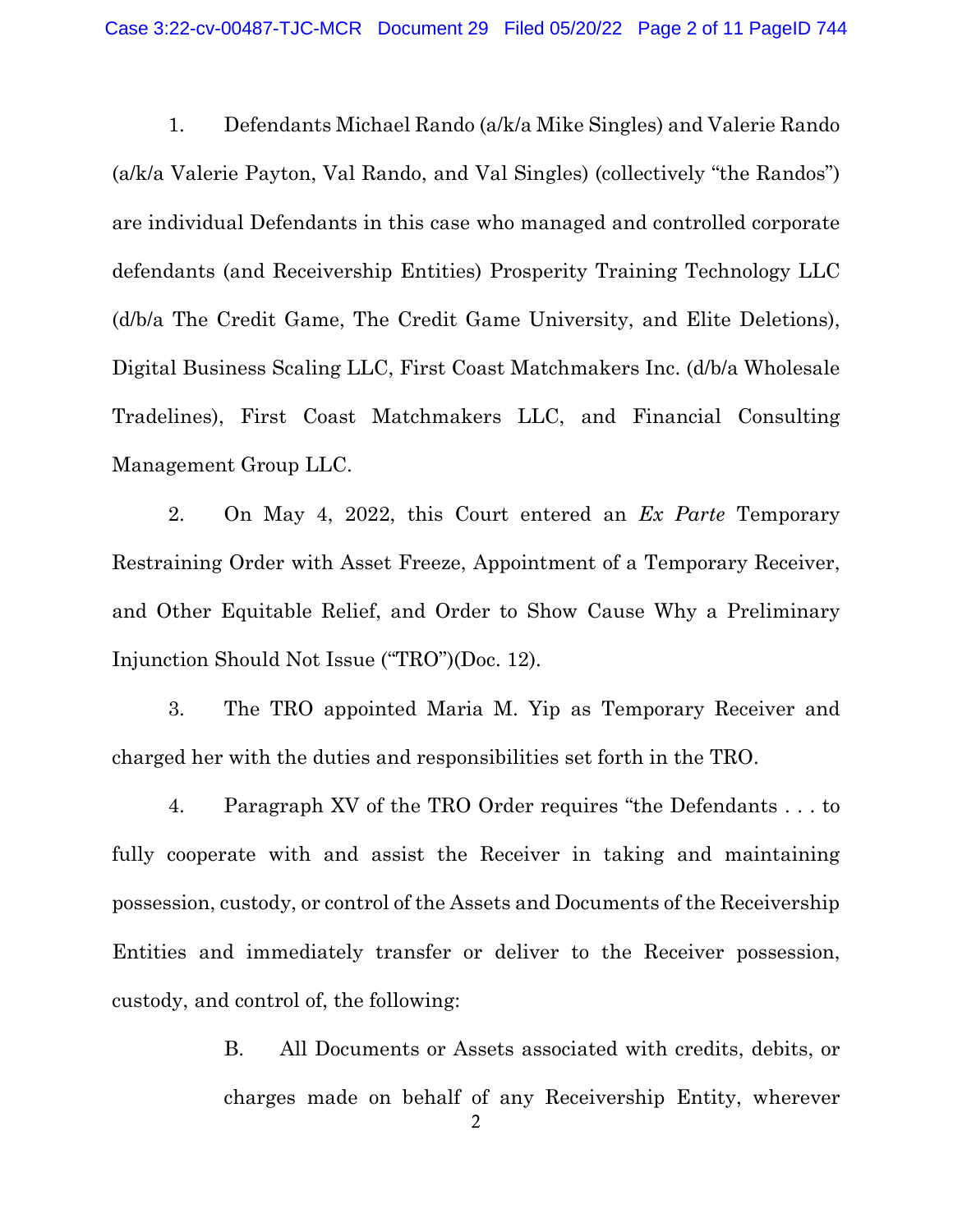situated, including reserve funds held by payment processors, credit card processors, merchant banks, acquiring banks, independent sales organizations, third party processors, payment gateways, insurance companies, or other entities;

C. All Documents of or pertaining to the Receivership Entities, including all communications occurring via electronic mail, electronic messaging service, or encrypted messaging service (including but not limited to Signal or WhatsApp);

D. All computers, electronic devices, mobile devices and machines used to conduct the business of the Receivership Entities, even if such computers, electronic devices, mobile devices, and machines are also used for non-business purposes;

F. All keys, codes, user names and passwords necessary to gain or to secure access to any Assets or Documents of or pertaining to the Receivership Entities, including access to their business premises, means of communication, accounts, computer systems (onsite and remote), Electronic Data Hosts, encrypted messaging services, or other property."<sup>[1](#page-2-0)</sup>

<span id="page-2-0"></span><sup>&</sup>lt;sup>1</sup> Para. XVII of the TRO similarly requires "that Defendants . . . shall fully cooperate with and assist the Receiver. This cooperation and assistance shall include . . . providing information to the Receiver that the Receiver deems necessary to exercise the authority and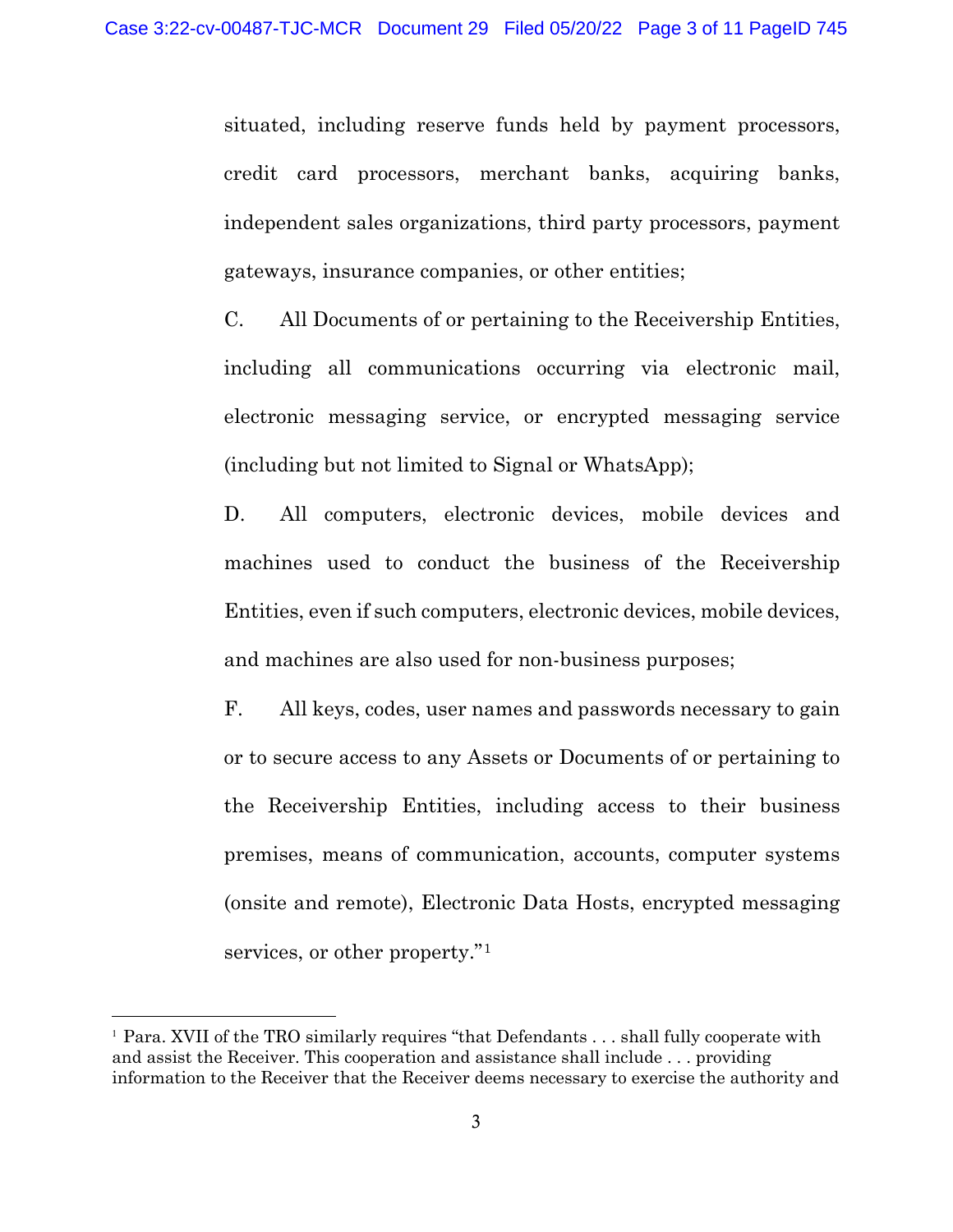5. The end of Paragraph XV states: "In the event that any person or entity fails to deliver or transfer any Asset or Document, or otherwise fails to comply with any provision of this Section, the Receiver may file an Affidavit of Non-Compliance regarding the failure and a motion seeking compliance of a contempt citation."

6. The Randos used multiple email addresses for business purposes, including, but not limited to, [mikesingles@gmail.com](mailto:mikesingles@gmail.com) and [val.10xlife@gmail.com](mailto:val.10xlife@gmail.com) ("Email Accounts at Issue"). Although the Randos have provided user names and passwords for a number of other email accounts, they have refused to transfer control over the Email Accounts at Issue, claiming that these email accounts are also used for personal purposes. *See* Yip Declaration at ¶5.

7. However, the Randos have admitted that they did use the Email Accounts at Issue for various business purposes. One example is the organizational chart, attached hereto as Exhibit A to the Yip Declaration, which clearly shows that the Email Accounts at Issue were the operative email addresses for the Randos at Defendant Prosperity Training Technology a/k/a Credit Game University ("Prosperity"). *See* Yip Declaration at ¶6.

discharge the duties of the Receiver . . .; providing any keys, codes, user names and passwords required to access any computers, electronic devices, mobile devices, and machines (onsite or remotely) and any cloud account (including specific method to access account) or electronic file in any medium; . . . .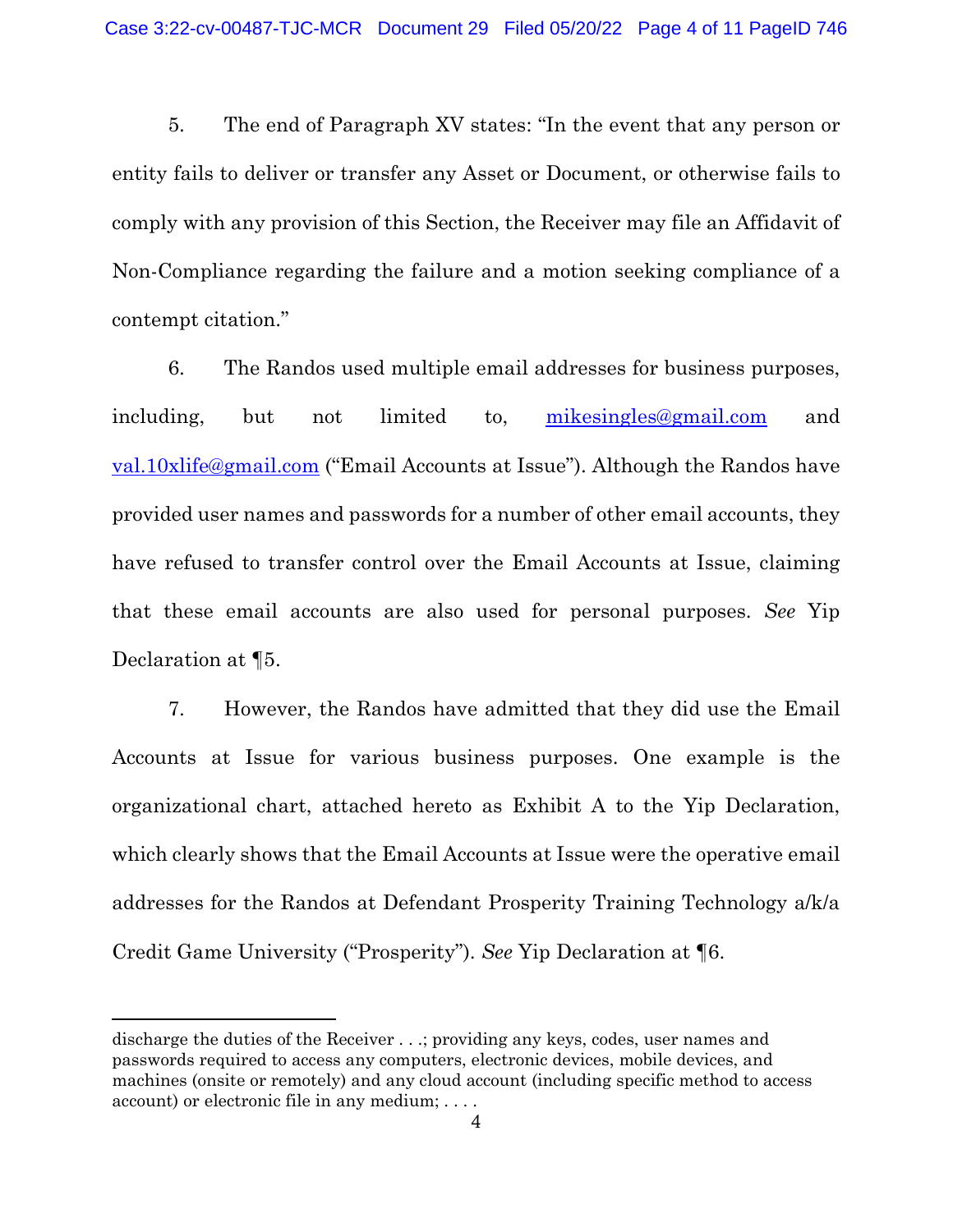8. Additionally, in June 2020, Prosperity submitted to the Florida Secretary of State a change of registered agent from Valerie Rando to Michael Rando. *See* Yip Declaration at ¶7. In that submission, Mr. Rando provided the State of Florida the [mikesingles@gmail.com](mailto:mikesingles@gmail.com) address for the business. *See* Yip Declaration at Exhibit B.

8. To date, the Receiver has uncovered the following business accounts that use the Email Accounts at Issue:

a. [mikesingles@gmail.com:](mailto:mikesingles@gmail.com)

WebinarJam Ontraport Siteground Keap Hyros Vimeo EZ TEXT SoTellus (Reviews) Wordpress (Creditgameu.com) Wetransfer ‐ File sharing

b. [val.10xlife@gmail.com:](mailto:val.10xlife@gmail.com)

Deliverability Dashboard Ahrefs (SEO & keyword research) EmailListVerify (for cleaning email list) Siteground Click Funnels Wedeliver.email

*See* Yip Declaration at ¶8.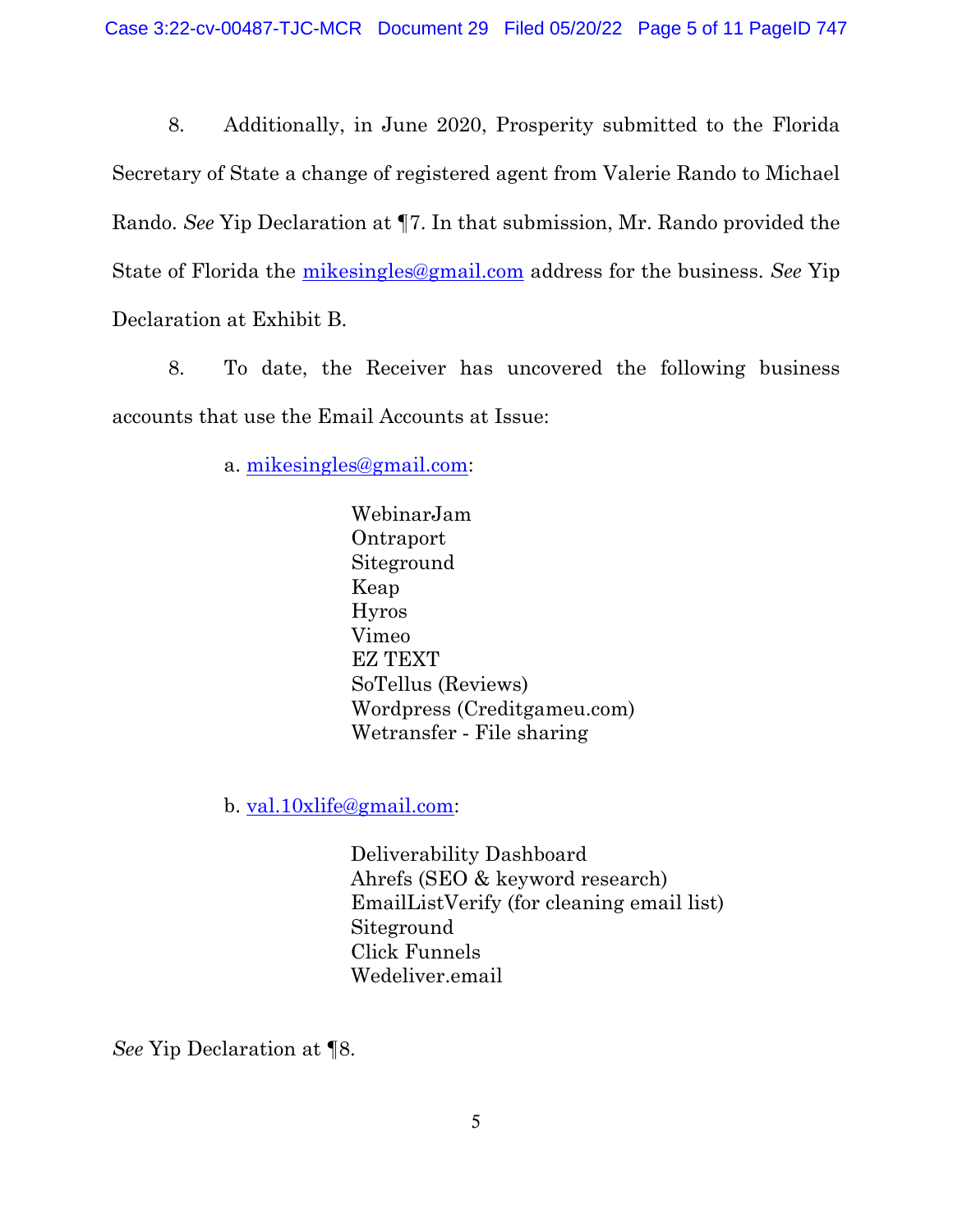8. When the Randos knowingly and voluntarily chose to use the Email Accounts at Issue for both business and personal uses, they did so at their own peril. As the Receiver has the rights to these business email accounts, the Randos cannot now hide behind their personal use of these email accounts.

9. The Receiver has attempted to negotiate with the Randos to gain control over the Email Accounts at issue, confirming that the Receiver's forensic IT vendor, E-Hounds, would segregate any emails that are potentially protected by the attorney-client and spousal privileges. Also, the Receiver offered to restrict the timeframe for the emails to no earlier than May 4, 2017 – five years prior to the Randos being served with papers in this case. However, the Randos have chosen not to provide the Receiver control over these accounts. *See* Yip Declaration at ¶9.

10. The Receiver and the Receivership Estate have potentially been harmed by the Randos' failure to cooperate and abide by the terms of the TRO. For example, counsel for the Randos made undersigned counsel aware of chargebacks being taken and the Randos' concern for depletion of assets. When asked how Mr. Rando was aware of the chargebacks, he provided the Receiver, on May 19, 2022, the login and password for Defendant Prosperity's account with Goat Payments. More than two weeks after being ordered to immediately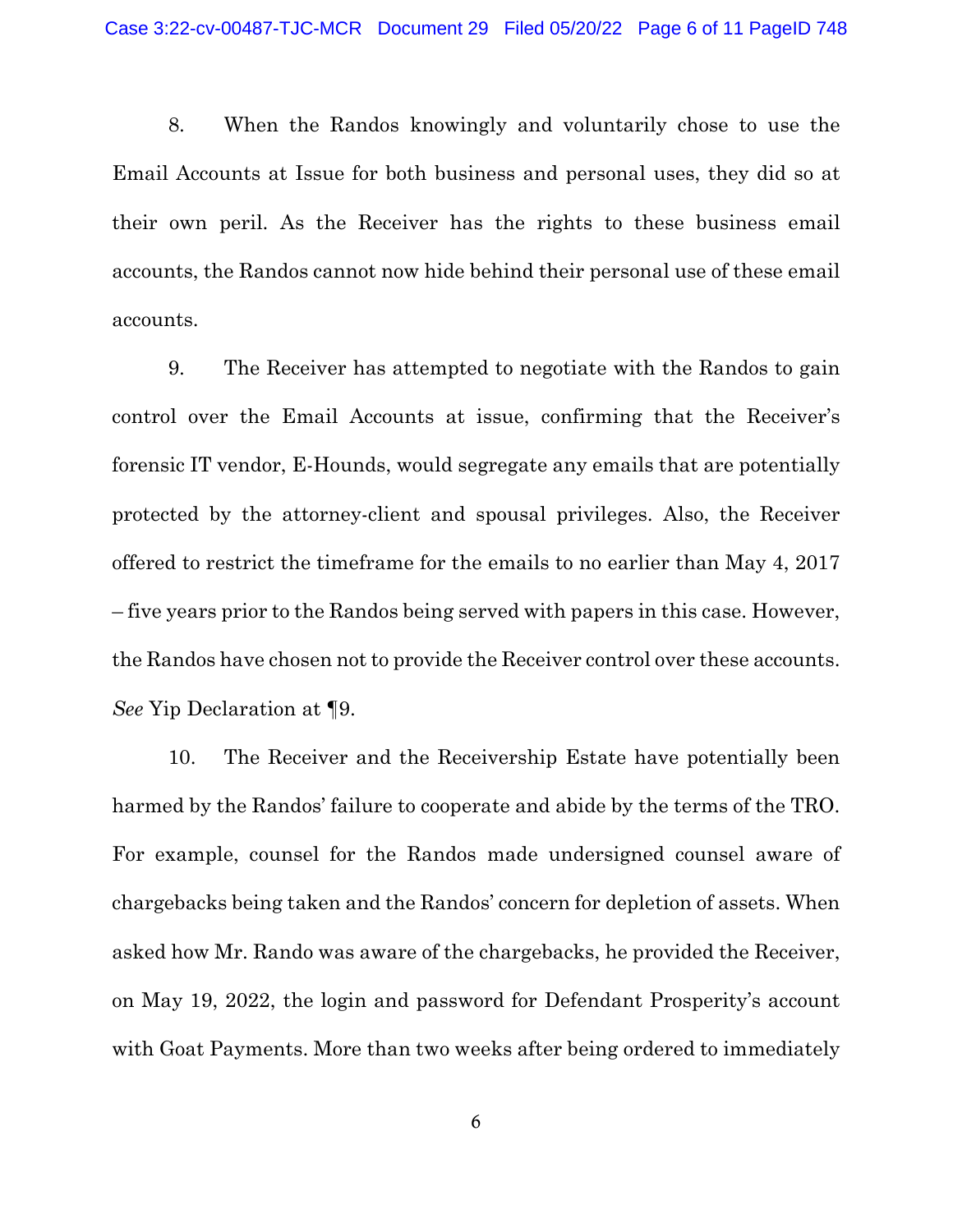provide this type of information, Mr. Rando finally came forward with this information. *See* Yip Declaration at ¶¶10-11.

11. The Goat Payments website showed certain reporting of chargebacks and a reserve account of \$300,000. Goat had not been served a copy of the TRO by the Defendants nor had the Defendants revealed the reserve account to the Receiver or mentioned it in the financial disclosure forms required under the TRO. *See* Yip Declaration at ¶11.

12. When pressed, Mr. Rando, through counsel, stated that he was receiving email notifications regarding the chargebacks. These email notifications were going to his [mikesingles@gmail.com](mailto:mikesingles@gmail.com) account. Because the Receiver did not have access to this email account and had not been told of the existence of the Goat Payments account, the Receivership Estate may have been depleted by certain chargeback activity. The Receiver is still investigating.

13. This is but one example of information that would have been known to the Receiver if only the Randos had complied with the TRO.

14. It is unknown what other vendors, affiliates and associates could be discovered by the Receiver's team if given control over these Email Accounts at Issue. These could include accounts that may be generating revenues for the Receivership Entities but at this time are unknown to the Receiver. *See* Yip Declaration at ¶12. Revenues in connection with these accounts may have been

7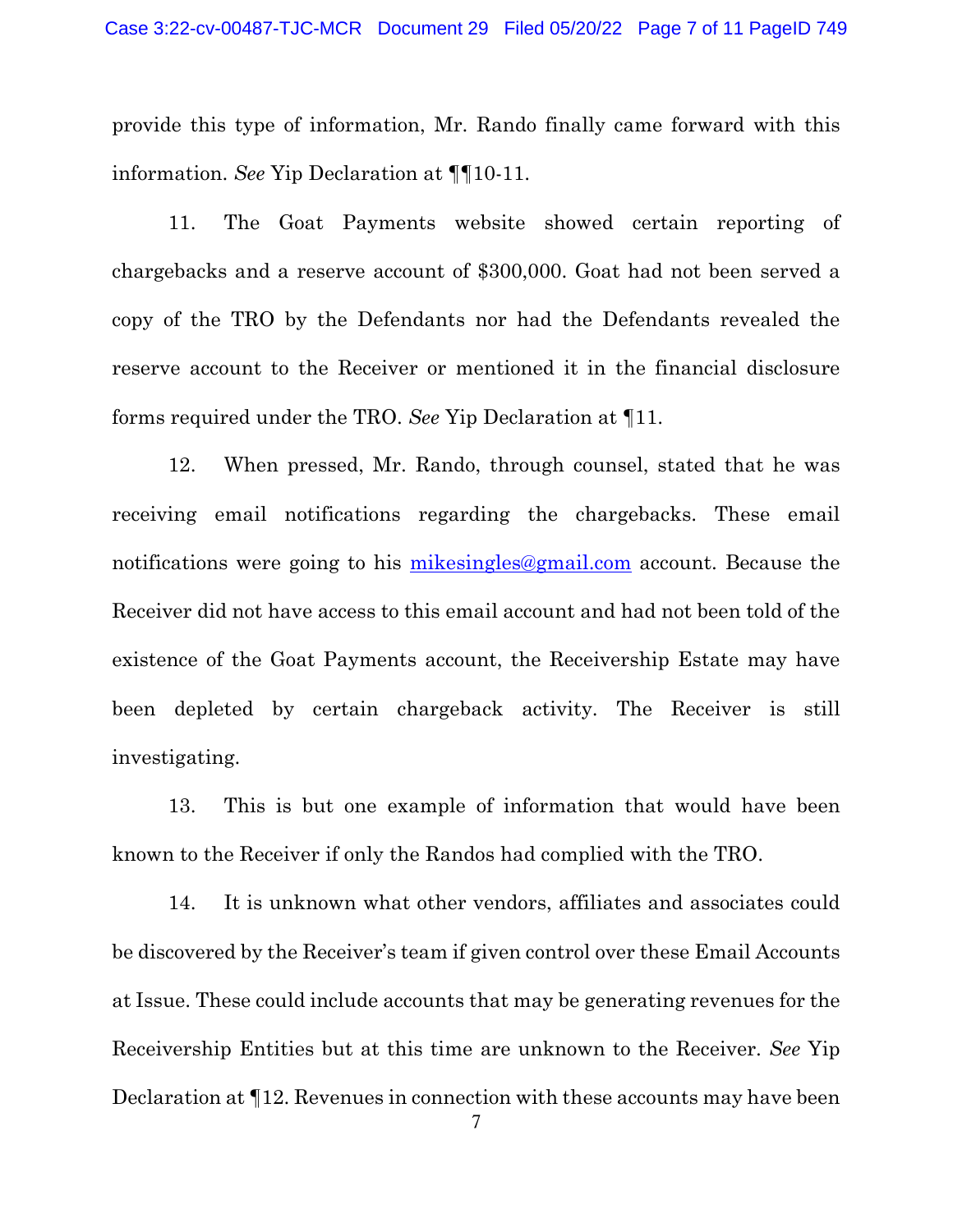diverted accounts known to the Receiver. But it is clear that the Receiver has been stymied for over two critical weeks in her investigation by the Randos' failure to cooperate.

## **ARGUMENT**

The Court's power to supervise an equity receivership and to determine the appropriate actions to be taken in the administration of the receivership is extremely broad. *See S.E.C. v. Elliott*, 953 F.2d 1560, 1566 (11th Cir. 1992); *see also S.E.C. v. Hardy*, 803 F.2d 1034, 1038 (9th Cir. 1986); *Fed. Trade Comm'n v. MOBE Ltd.*, Case No. 6:18-CV-862-ORL-37DCI, 2021 WL 50335, at \*1 (M.D. Fla. Jan. 6, 2021); *Fed. Trade Comm'n v. E.M. Sys. & Servs., LLC*, Case No. 8:15-cv-1417-T-23EAJ, 2016 WL 11110381, at \*2 (M.D. Fla. Mar. 4, 2016). The Court's wide discretion derives from the inherent powers of an equity court to fashion relief. *See Elliott*, 953 F.2d at 1566; *See also S.E.C. v. Safety Finance Service, Inc.*, 674 F.2d 368, 372 (5th Cir. 1982); *MOBE Ltd.*, 2021 WL 50335, at \*1; *E.M. Sys. & Servs., LLC*, 2016 WL 11110381, at \*2.

A court imposing a receivership assumes custody and control of all assets and property of the receivership, and it has broad equitable authority to issue all orders necessary for the proper administration of the receivership estate. *See S.E.C. v. Credit Bancorp Ltd.*, 290 F.3d 80, 82-83 (2d Cir. 2002); *S.E.C. v. Wencke*, 622 F.2d 1363, 1370 (9th Cir. 1980). The court may enter such orders as may be appropriate and necessary for a receiver to fulfill his duty to preserve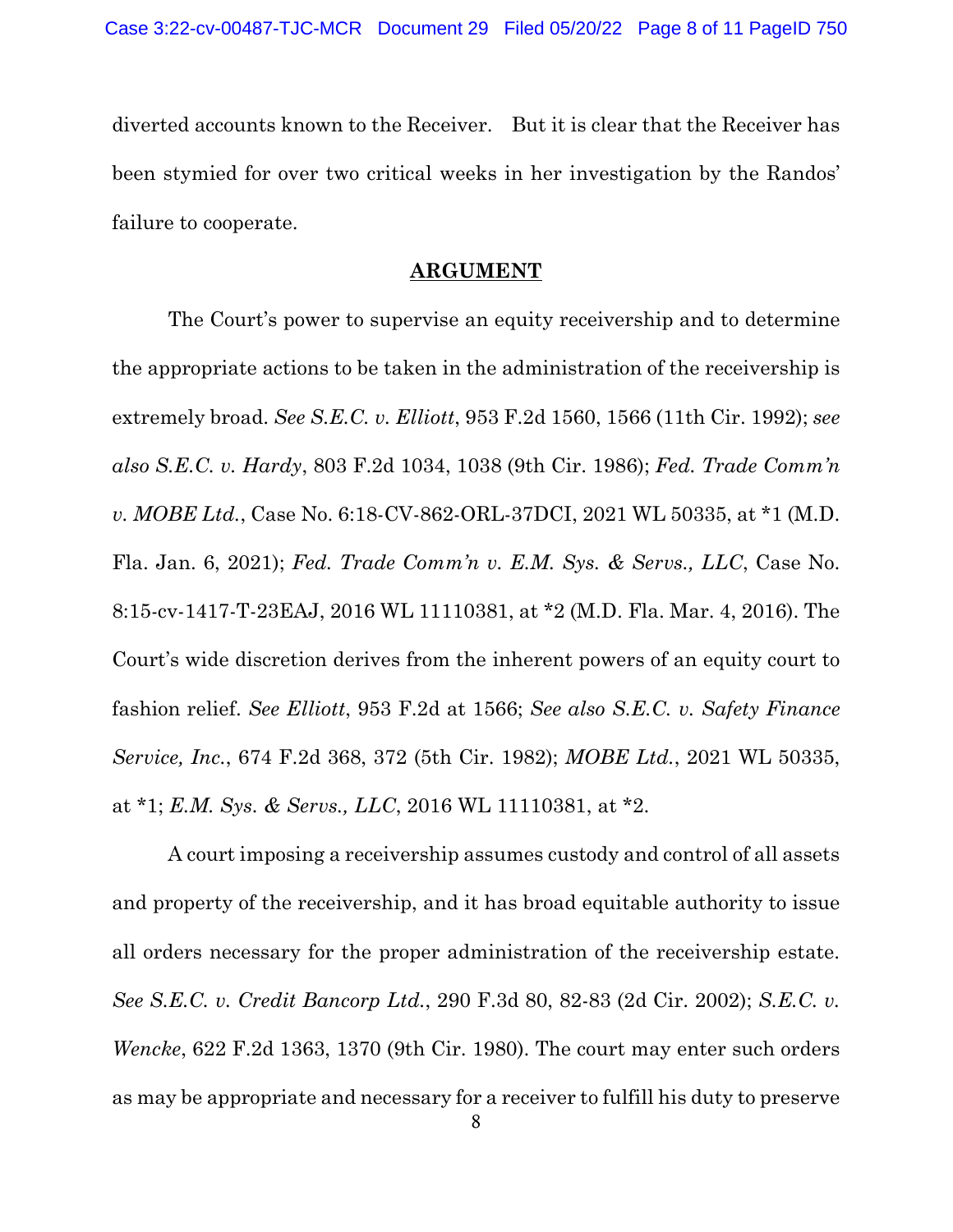and maintain the property and funds within the receivership estate. *See Official Comm. of Unsecured Creditors of Worldcom, Inc. v. S.E.C.*, 467 F.3d 73, 81 (2d Cir. 2006); *see also Atl. Trust Co. v. Chapman*, 208 U.S. 360, 371 (1908) ("It is the court itself which has the care of the property in dispute. The receiver is but the creature of the court; he has no powers except such as are conferred upon him by the order of his appointment and the course and practice of the court.").

Any action taken by a district court in the exercise of its discretion is subject to great deference by appellate courts. *See United States v. Branch Coal*, 390 F.2d 7, 10 (3d Cir. 1969); *see also Bendall v. Lancer Mgmt. Grp., LLC*, 523 Fed.Appx. 554, 557 (11th Cir. 2013) ("[A]ny action by a trial court in supervising an equity receivership is committed to his sound discretion and will not be disturbed unless there is a clear showing of abuse.") (internal citation and quotation omitted); *S.E.C. v. Pension Fund of Am. L.C.*, 377 Fed.Appx. 957, 961 (11th Cir. 2010) (same); *MOBE Ltd.*, 2021 WL 50335, at \*1; *E.M. Sys. & Servs., LLC*, 2016 WL 11110381, at \*2 (same). Such discretion is especially important considering that one of the ultimate purposes of a receiver's appointment is to provide a method of gathering, preserving, and ultimately liquidating assets to return funds to creditors. *See S.E.C. v. Safety Fin. Serv., Inc.*, 674 F.2d 368, 373 (5th Cir. 1982) (court overseeing equity receivership enjoys "wide discretionary power" related to its "concern for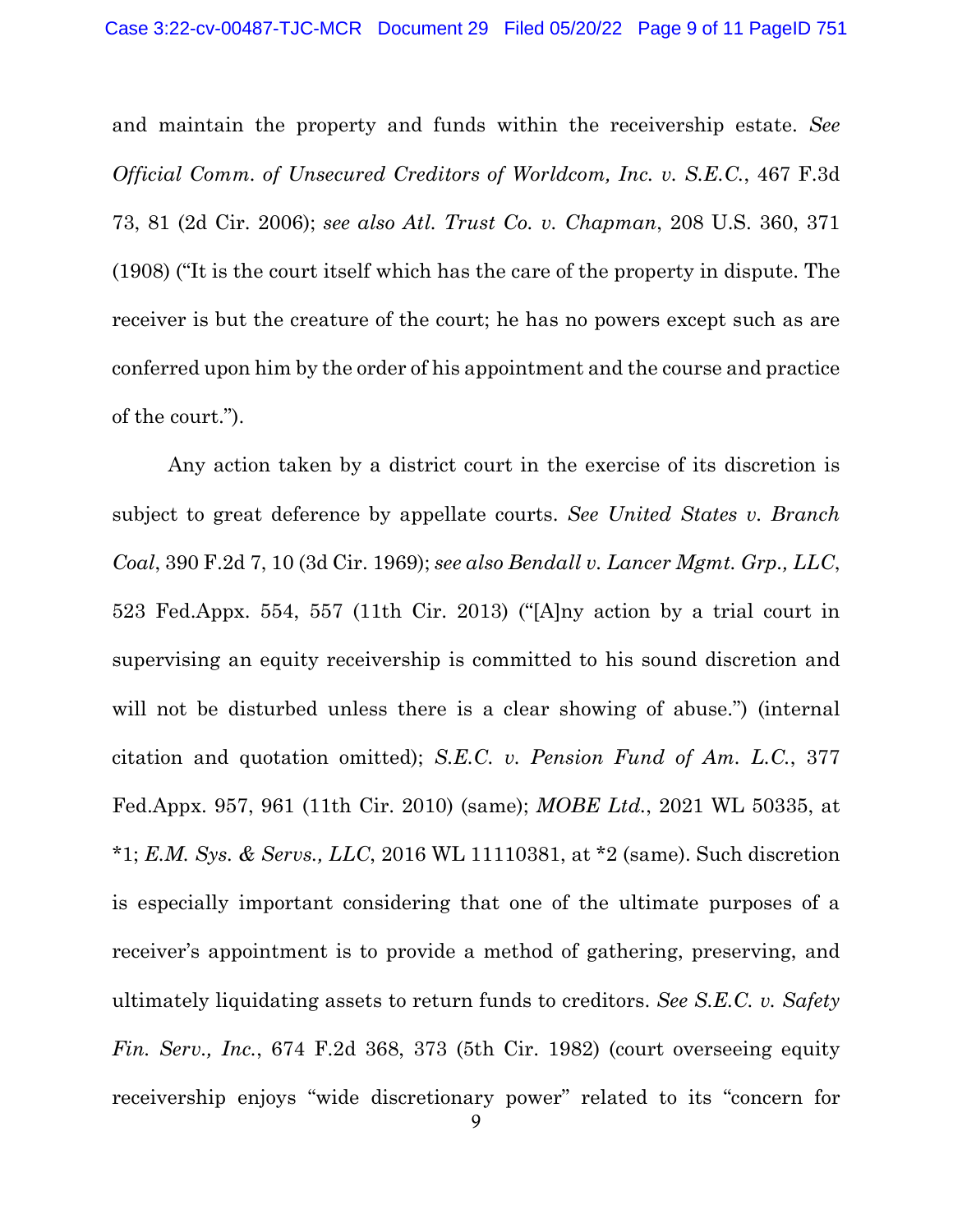orderly administration") (citations omitted).

Wherefore, the Receiver respectfully requests that pursuant to the Court's TRO, specifically Paragraph XV, and the Court's discretionary power to supervise an equity receivership, that the Court order the Randos to comply with the TRO and provide the Receiver the information necessary to gain control over the Email Accounts at Issue.

### **LOCAL RULE 3.01(G) CERTIFICATION**

Counsel for the Receiver has conferred with counsel for the FTC who does not object to the relief sought. Further, undersigned counsel has conferred with counsel for the Randos and they do object to the relief sought.

Respectfully submitted,

**/s/ Katherine C. Donlon**  Katherine C. Donlon FBN 0066941 [kdonlon@jclaw.com](mailto:kdonlon@jclaw.com) JOHNSON, CASSIDY, NEWLON & DeCORT P.A. 2802 N. Howard Avenue Tampa, FL 33607 Tel.: (813) 291-3300 Fax: (813) 235-0462

*Attorney for Receiver Maria Yip*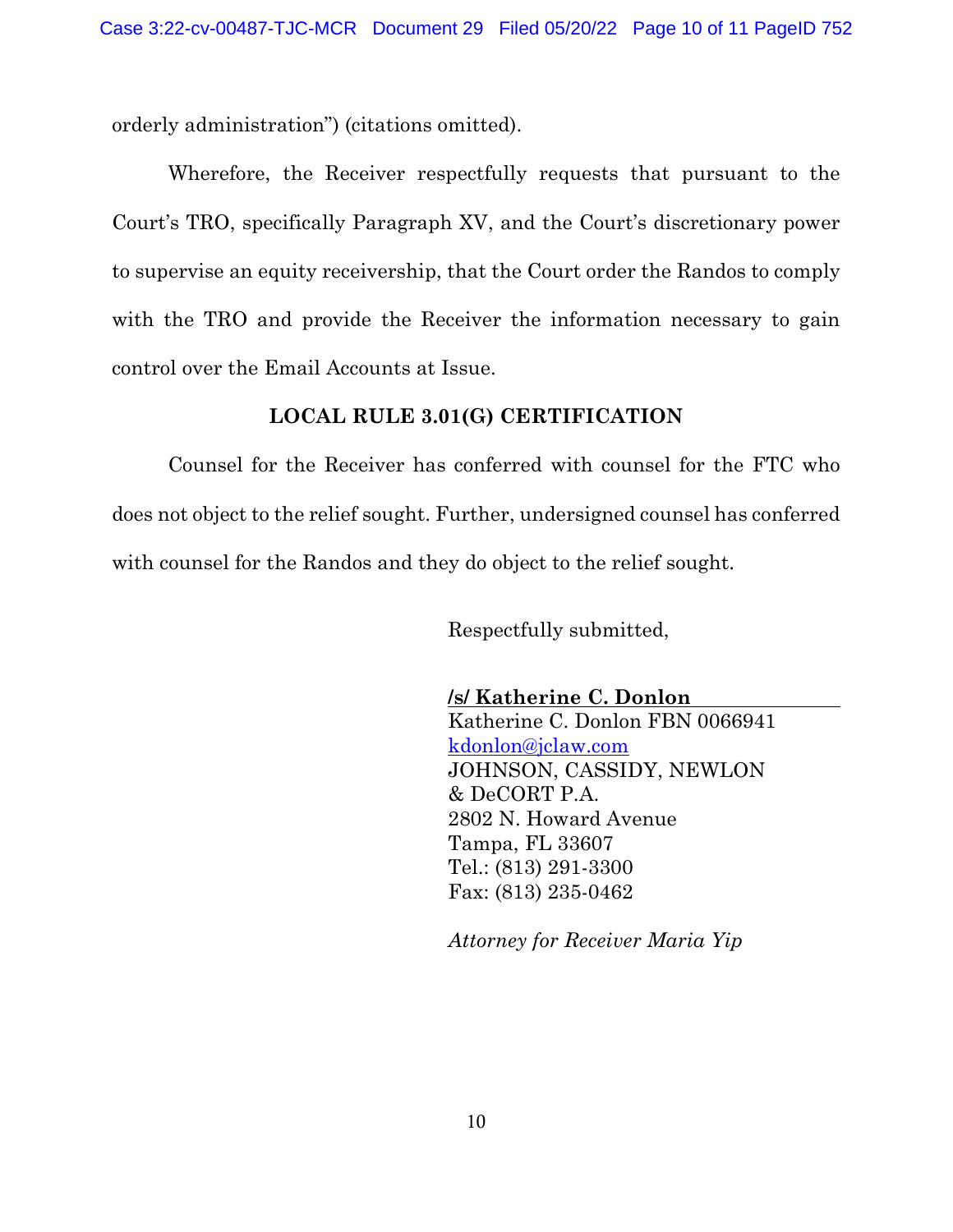# **CERTIFICATE OF SERVICE**

I HEREBY CERTIFY that on May 20, 2022, I electronically filed the foregoing with the Clerk of the Court using the CM/ECF system which will send notice of electronic filing to all counsel of record.

> **/s/ Katherine C. Donlon** Attorney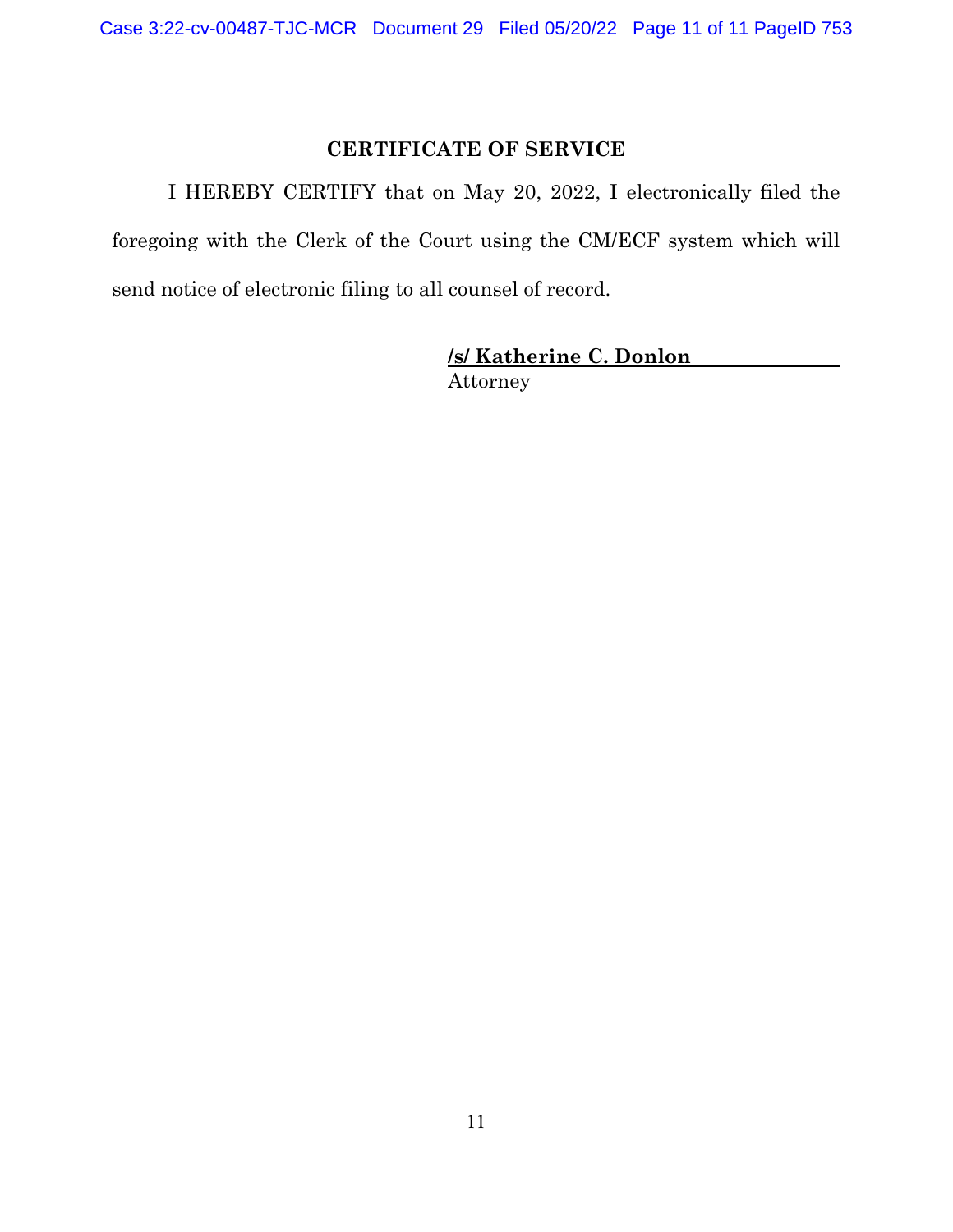Case 3:22-cv-00487-TJC-MCR Document 29-1 Filed 05/20/22 Page 1 of 13 PageID 754

# **EXHIBIT 1**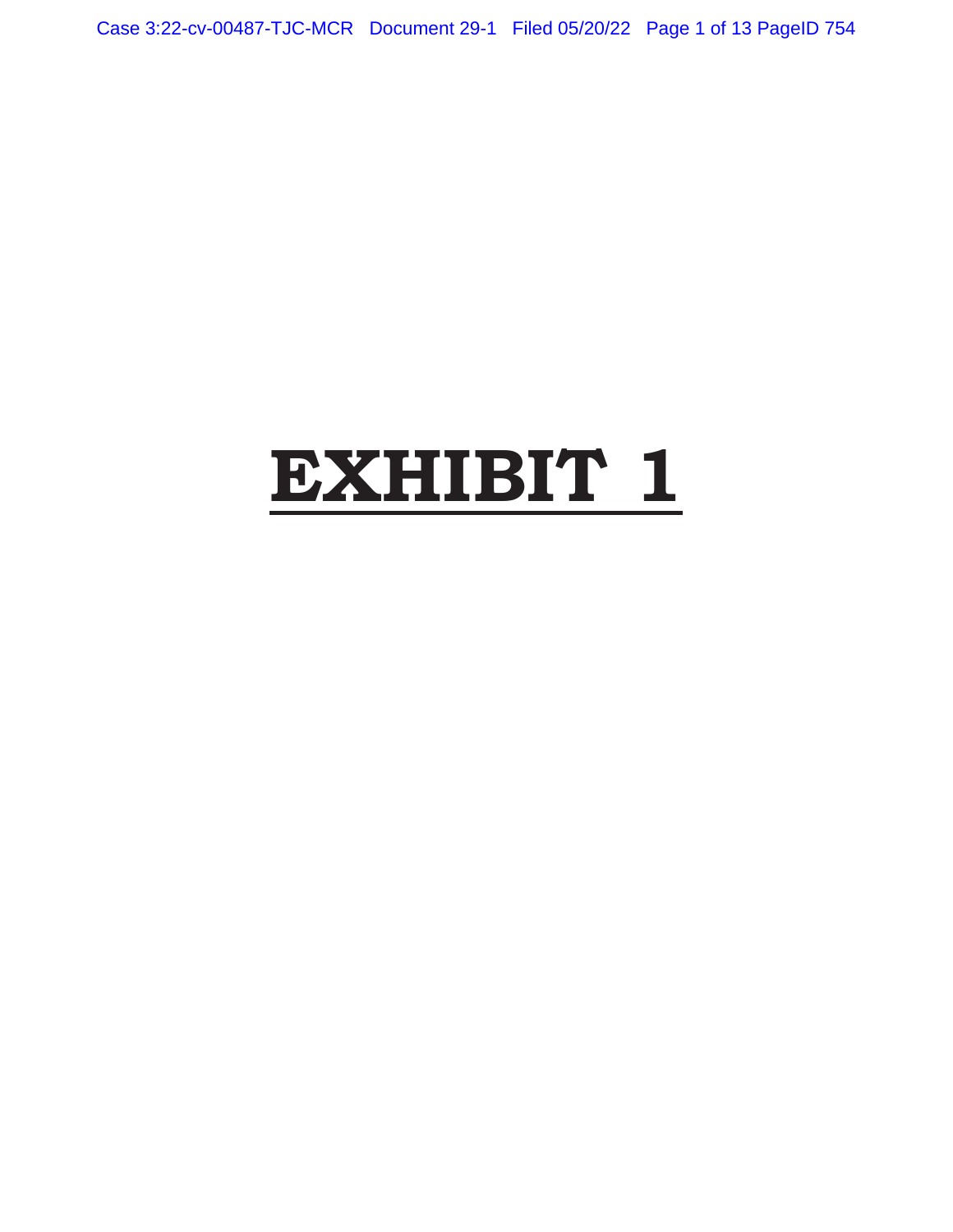## UNITED STATES DISTRICT COURT MIDDLE DISTRICT OF FLORIDA JACKSONVILLE DIVISION

| FEDERAL TRADE COMMISSION,                                                                                                                                                                                                                                                                                  |                     |
|------------------------------------------------------------------------------------------------------------------------------------------------------------------------------------------------------------------------------------------------------------------------------------------------------------|---------------------|
| Plaintiff,                                                                                                                                                                                                                                                                                                 |                     |
| v.                                                                                                                                                                                                                                                                                                         | Case No. $3:22$ -cv |
| MICHAEL RANDO, VALERIE<br>RANDO, PROSPERITY TRAINING<br>TECHNOLOGY LLC, ELITE<br>CUSTOMER SERVICES, LLC,<br>DIGITAL BUSINESS SCALING<br>LLC, FIRST COAST<br>MATCHMAKERS INC.,<br>FIRST COAST MATCHMAKERS<br>LLC, FINANCIAL CONSULTING<br>MANAGEMENT GROUP LLC,<br>RESOURCE MANAGEMENT<br>INVESTMENTS, LLC, |                     |

 $-00487$ -TJC-MCR

Defendants.

# **DECLARATION OF NON-COMPLIANCE BY RECEIVER MARIA M. YIP**

I HEREBY DECLARE AS FOLLOWS:

1. My name is Maria M. Yip. I am over the age of 18, have personal knowledge of the facts stated herein and am otherwise competent to execute this Declaration.

2. I am the Court-Appointed Receiver in this case over the Corporate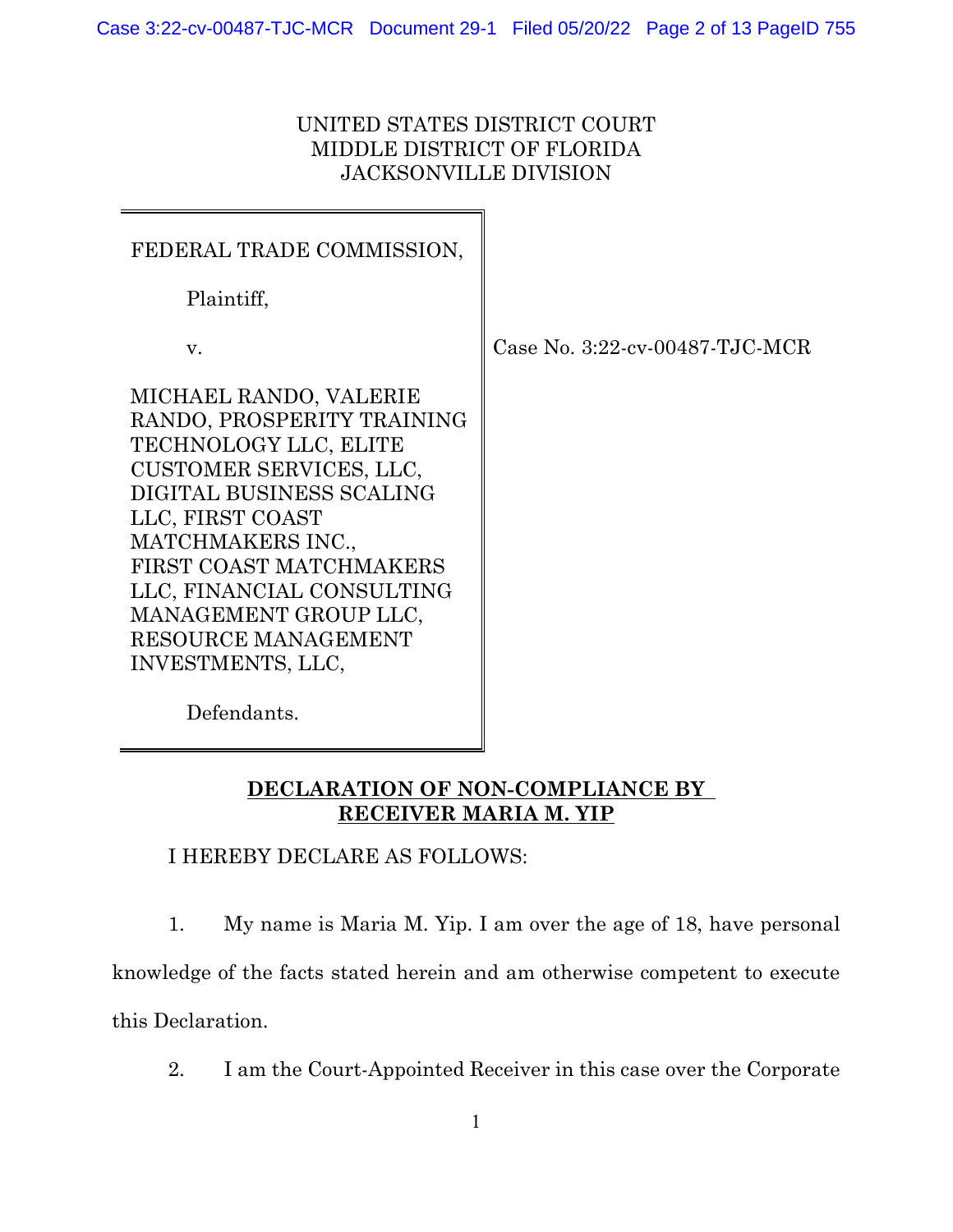Defendants ("Receivership Entities") as ordered by this Court on May 3, 2022. (Doc. 12)

3. Since my appointment as Receiver, my team and I have taken possession of the premises occupied by the Defendants and have worked diligently to gain access to the assets and documents of the Receivership Entities.

4. However, pursuant to Paragraph XV of the Court's *Ex Parte* Temporary Restraining Order with Asset Freeze, Appointment of a Temporary Receiver, and Other Equitable Relief, and Order to Show Cause Why a Preliminary Injunction Should Not Issue ("TRO")(Doc. 12), I, as the Receiver file this Declaration of Non-Compliance regarding the refusal by individual Defendants Michael and Valerie Rando to provide access and control over their email accounts, [mikesingles@gmail.com](mailto:mikesingles@gmail.com) and [val.10xlife@gmail.com](mailto:val.10xlife@gmail.com) ("Email Accounts at Issue").

5. The Randos use multiple email addresses for business purposes, including, but not limited to, the Email Accounts at Issue. Although they have provided user names and passwords for a number of other email accounts, they have refused to transfer control over the Email Accounts at Issue, claiming that these email accounts are also used for personal purposes.

2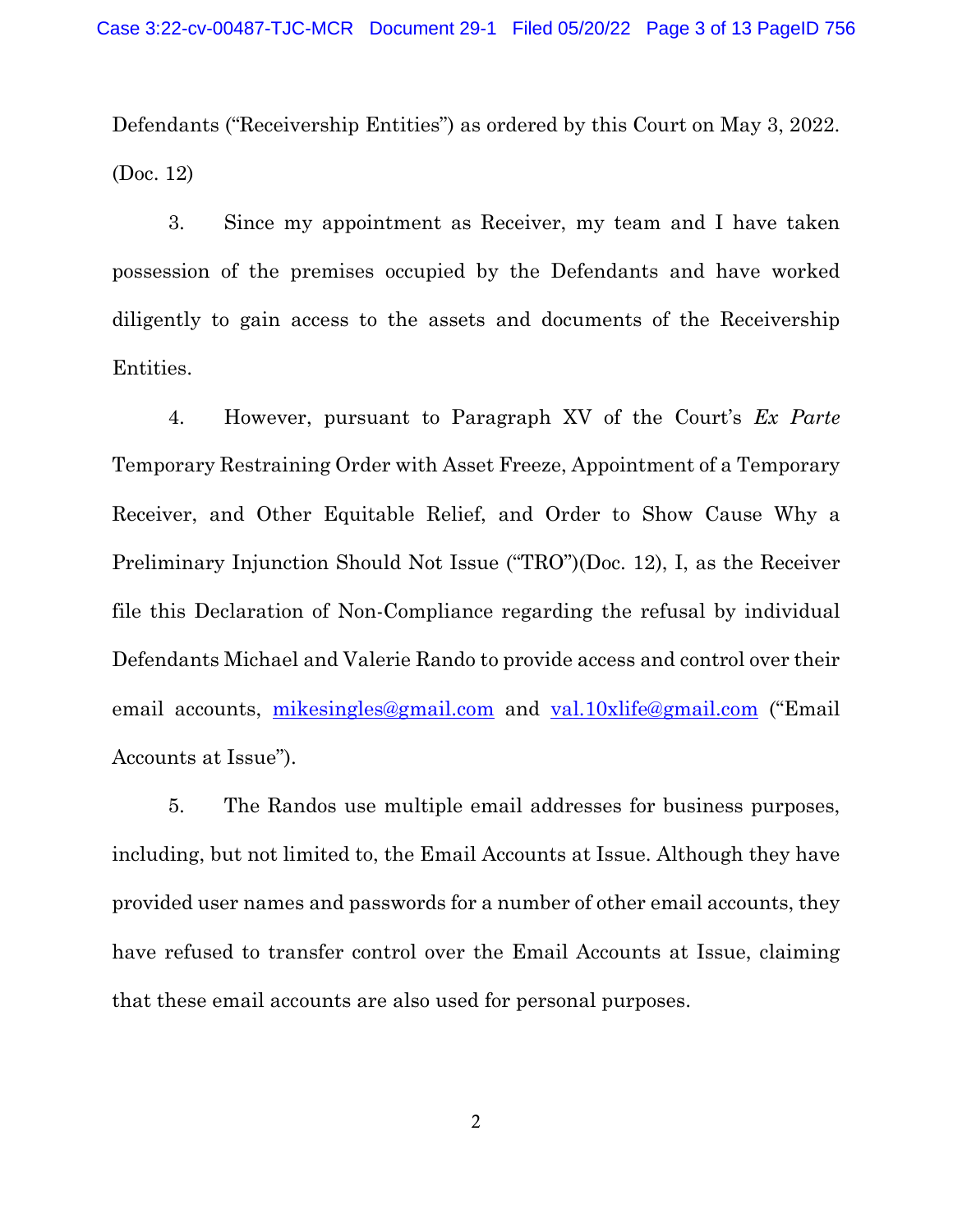6. The Email Accounts at Issue are used for various business purposes. One example is the organizational chart, attached hereto as Exhibit A, which clearly shows that the Email Accounts at Issue were the operative email addresses for the Randos at Defendant Prosperity Training Technology a/k/a Credit Game University ("Prosperity").

7. Additionally, in June 2020, Prosperity submitted to the Florida Secretary of State a change of registered agent from Valerie Rando to Michael Rando. In that submission, Mr. Rando provided the State of Florida the [mikesingles@gmail.com](mailto:mikesingles@gmail.com) address for the business. *See* Exhibit B.

8. To date, our team has uncovered the following business accounts that use the Email Accounts at Issue:

a. [mikesingles@gmail.com:](mailto:mikesingles@gmail.com)

WebinarJam Ontraport Siteground Keap Hyros Vimeo EZ TEXT SoTellus (Reviews) Wordpress (Creditgameu.com) Wetransfer ‐ File sharing

b. [val.10xlife@gmail.com:](mailto:val.10xlife@gmail.com)

Deliverability Dashboard Ahrefs (SEO & keyword research)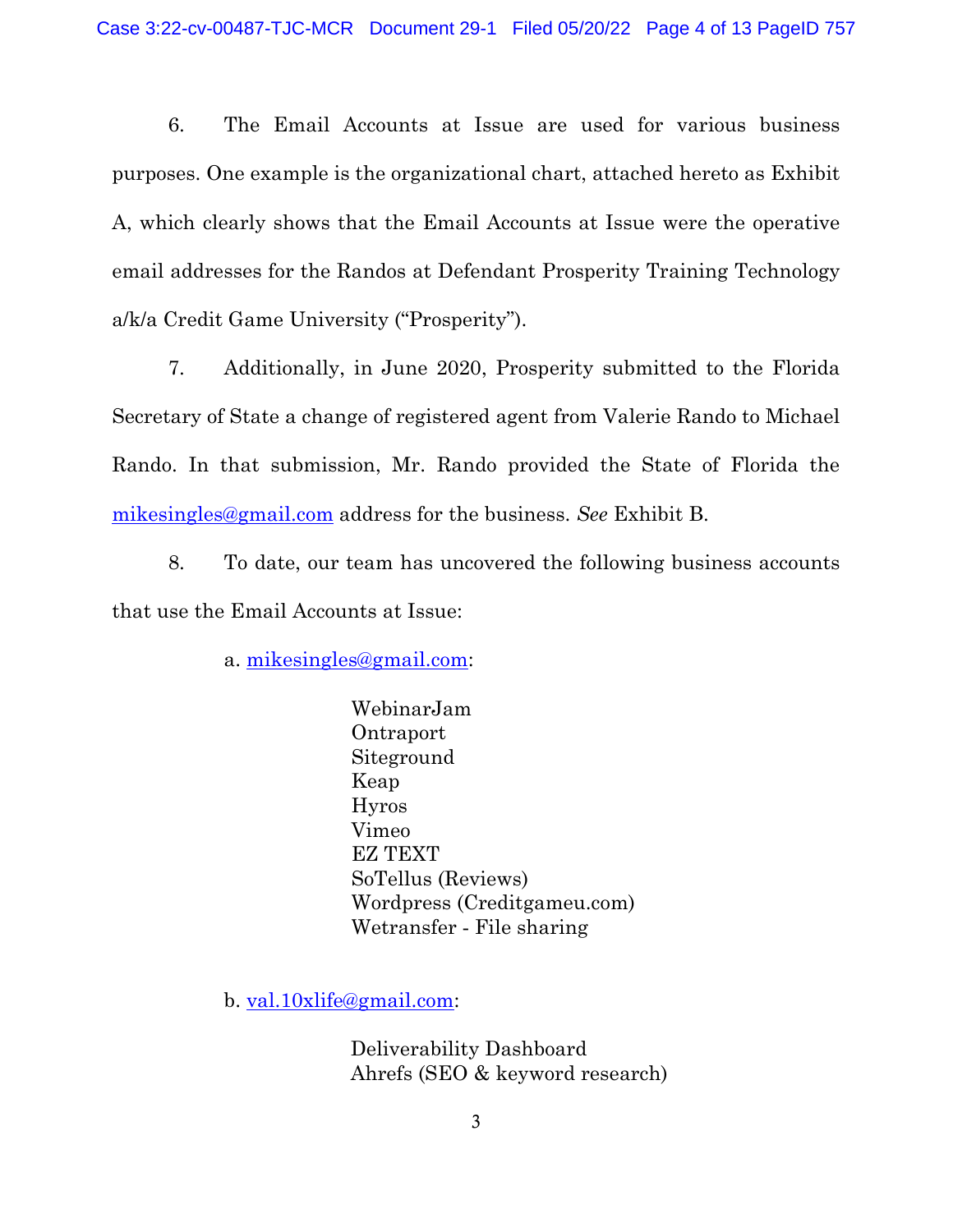EmailListVerify (for cleaning email list) Siteground Click Funnels Wedeliver.email

9. I, through my counsel, have attempted to negotiate with the Randos to gain control over the Email Accounts at issue, confirming that the Receiver's forensic IT vendor, E-Hounds, would segregate any emails that are potentially protected by the attorney-client and spousal privileges. Also, I offered to restrict the timeframe for the emails to no earlier than May 4, 2017 – five years prior to the Randos being served with papers in this case.

10. The Receivership Estate has potentially been harmed by the Randos' failure to cooperate and abide by the terms of the TRO. For example, over two weeks after the entry of the TRO, the Randos provided login information for Prosperity's account with Goat Payments. This came to light because Mr. Rando had been receiving emails at the *mikesingles@gmail.com* email address regarding chargebacks. Had I and my team had access to the Email Accounts at Issue, we would have found this account and potentially others which impact Receivership Entities.

11. Once I and my team became aware the account at Goat Payments, we accessed the website which showed certain reporting of chargebacks and a reserve account of \$300,000. Goat had not been served a copy of the TRO by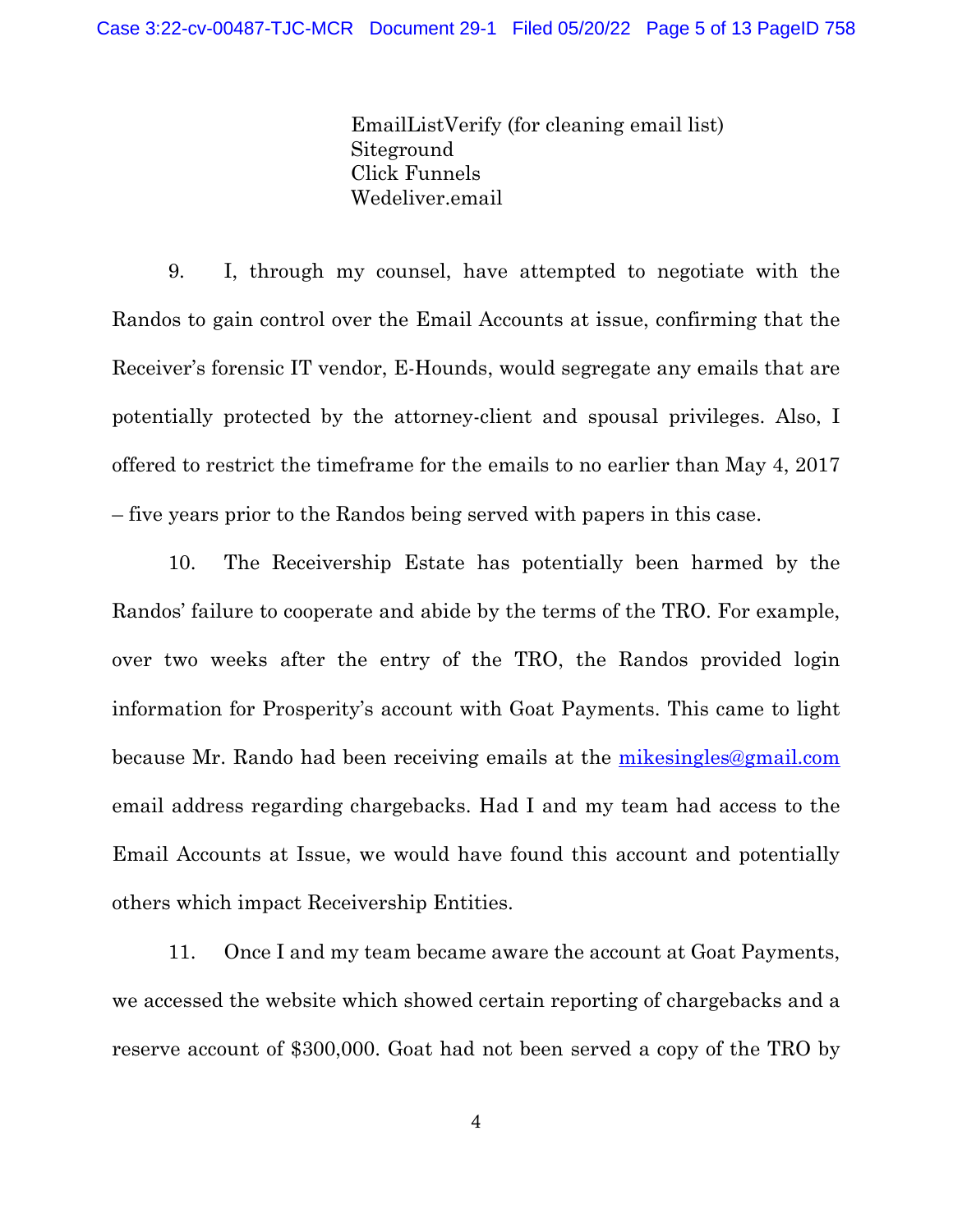the Defendants nor had the Defendants revealed the reserve account or mentioned it in the financial disclosure forms required under the TRO.

12. It is unknown what other vendors, affiliates and associates could be discovered by my team once we gain control over the Email Accounts at Issue. These could include accounts that may be generating revenues for the Receivership Entities but at this time are unknown to our team.

### **VERIFICATION**

I declare under penalty of perjury under the laws of the United States of America that the foregoing is true and correct. Executed on this 20<sup>th</sup> day of May, 2022.

> **/s/ Maria M. Yip** Maria M. Yip, Receiver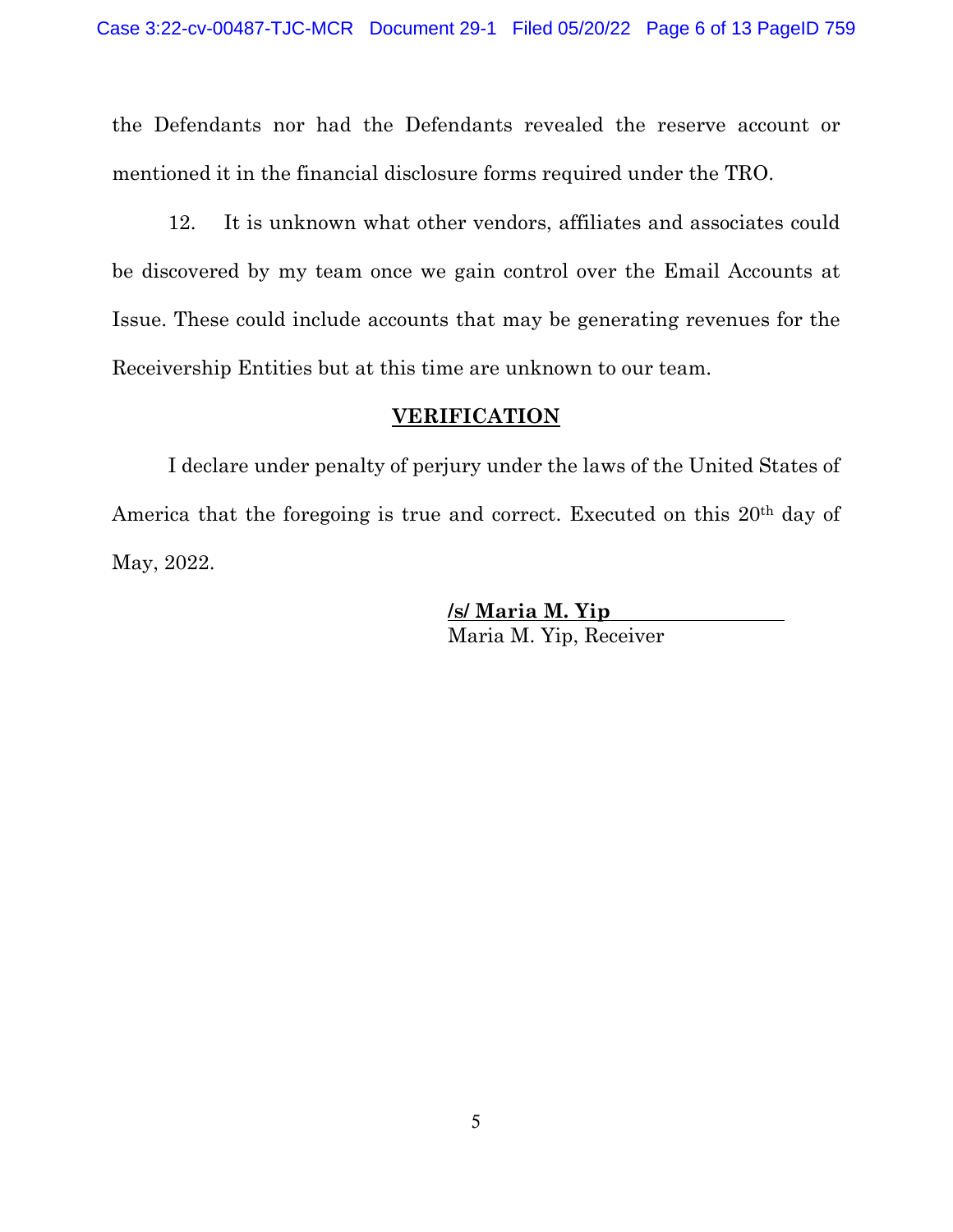Case 3:22-cv-00487-TJC-MCR Document 29-1 Filed 05/20/22 Page 7 of 13 PageID 760

# **EXHIBIT A**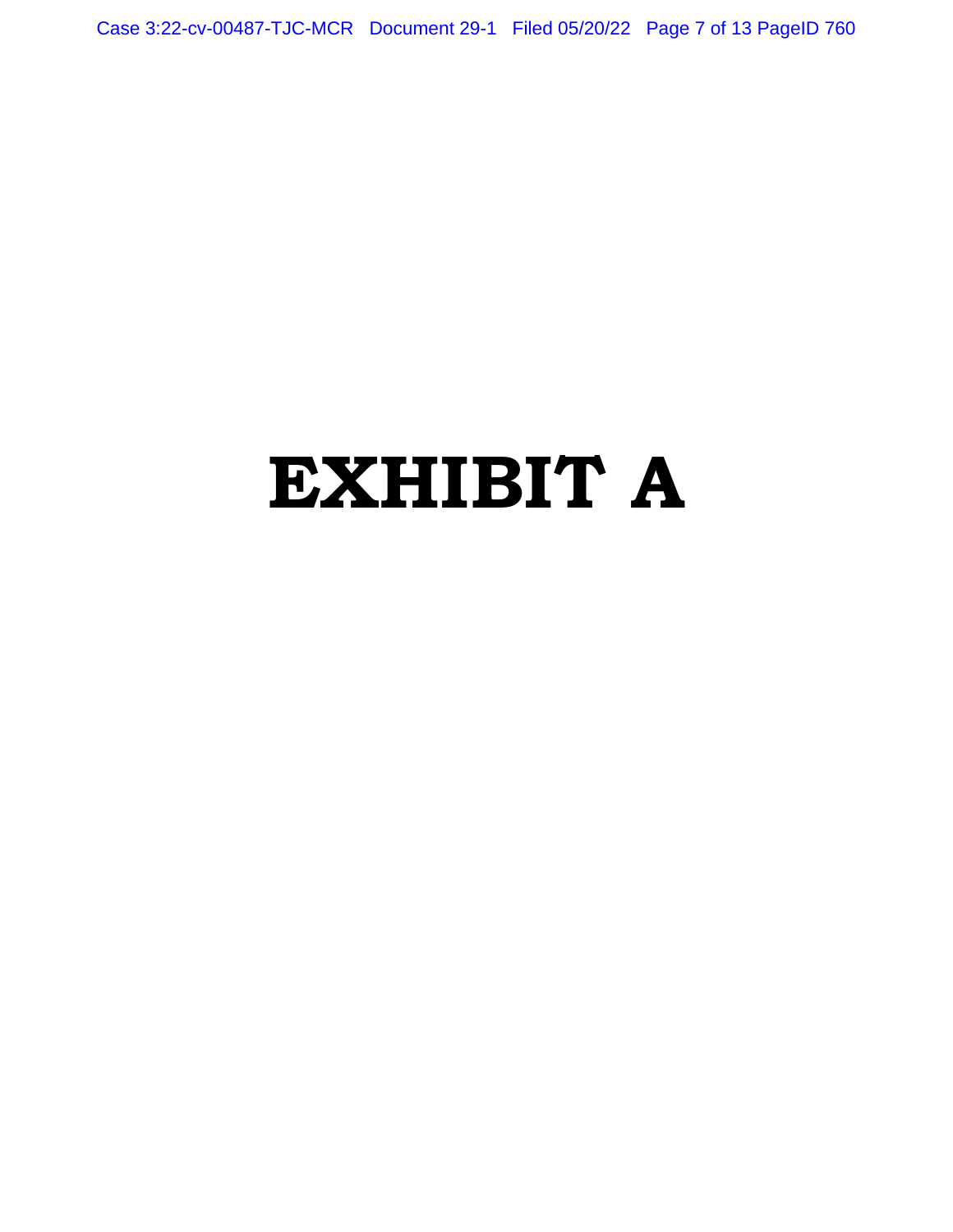

# **Org Chart**

## ● **Owner & Ceo**

- Mike Rando mikesingles@gmail.com
- **General Manager** 
	- **Reports** to Mike Rando
	- Brock Birtolo Brock@creditgameu.com / brockfcfm@gmail.com
- **Sales Manager**
	- **Reports** to Brock Birtolo
	- Garry Pope garry.creditgameu@gmail.com
	- Dale Barashes dale.creditgameu@gmail.com
- **Customer Service Manager** 
	- **Reports** to Brock Birtolo
	- $\circ$
- **Marketing Director** 
	- **Reports** to Mike Rando
	- Valerie Rando val.10xlife@gmail.com
- **Marketing** 
	- **Reports** to Valerie Rando
	- Millennial Visionaries (Dewey) whitemayne93@gmail.com
	- Jennifer Ciero Jen@creditgameu.com / jen.creditgameu@gmail.com
- **Administrative Assistant**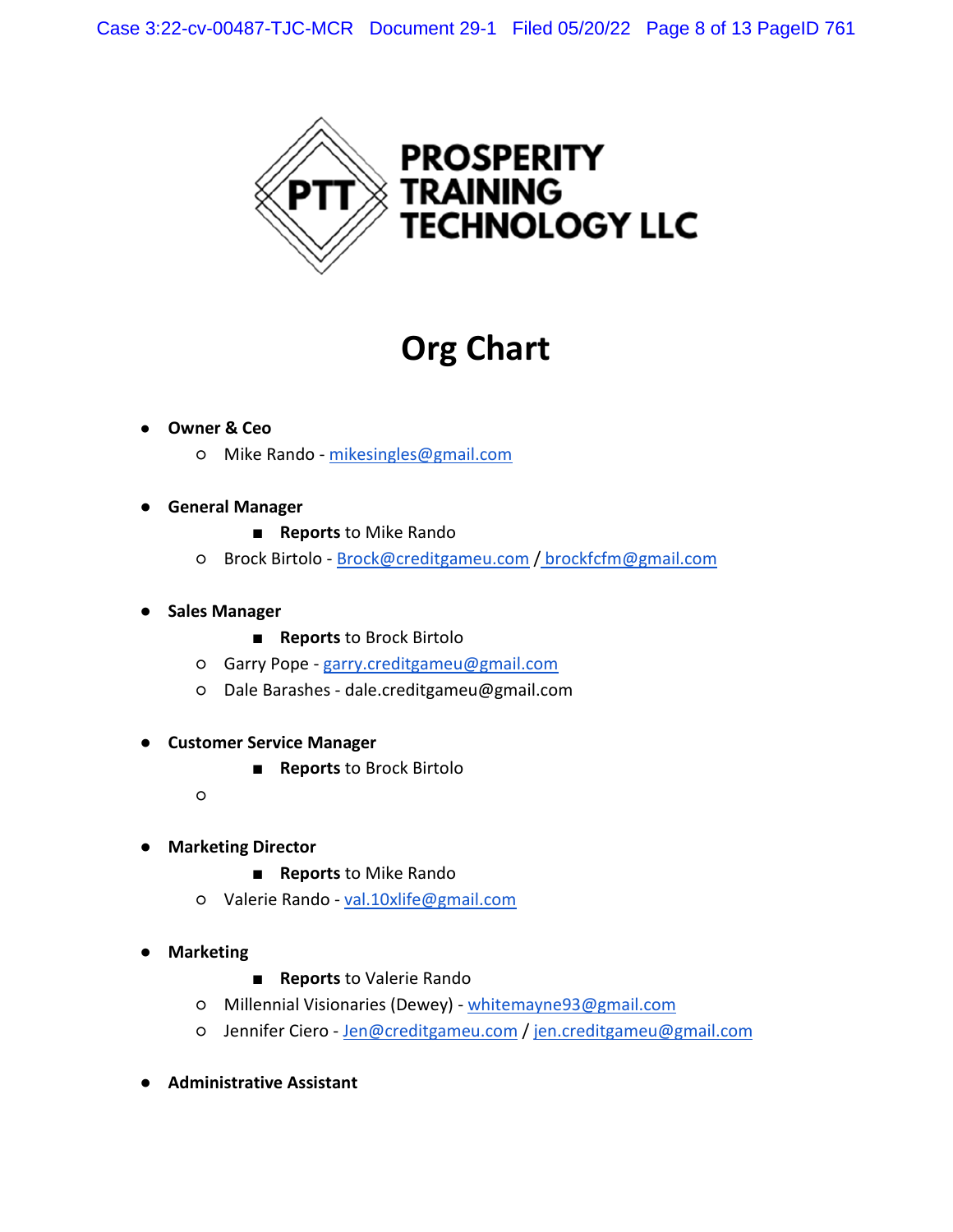### ■ **Reports** to Brock Birtolo

- o Michael Strain Brockfcfm@gmail.com
- **Recruiter**

### ■ **Reports** to Brock Birtolo

○ Jennifer Ciero - Jen@creditgameu.com / jen.creditgameu@gmail.com

## ● **Customer Support**

- **Reports** to Brock Birtolo
- Susan Amato Susan.creditgameu@gmail.com
- Ethan Wilson Ethan@creditgameu.com
- John Rando johnsuccess@creditgameu.com

## ● **Sales Representatives**

- **Reports** to Brock Birtolo
- Jared Koerner Jared@creditgameu.com
- o Devon Kajy Devon@creditgameu.com
- Michael Justiniano Michaelj.creditgameu@gmail.com
- Timothy Grace Timothy.creditgameu@gmail.com
- Aaron Joyner Aaron.creditgameu.com
- Brandon Williams Brandonw.creditgameu@gmail.com
- Dallan Hawn Dallan.creditgameu@gmail.com
- LaQuan Washington Quan.creditgameu@gmail.com
- Michael Vernon Vernon.creditgameu@gmail.com
- Alexander Peters Alexander.creditgameu@gmail.com
- Jeffrey Harvel Jeff.creditgameu@gmail.com
- Kevin Lounsbury Kevin.creditgameu@gmail.com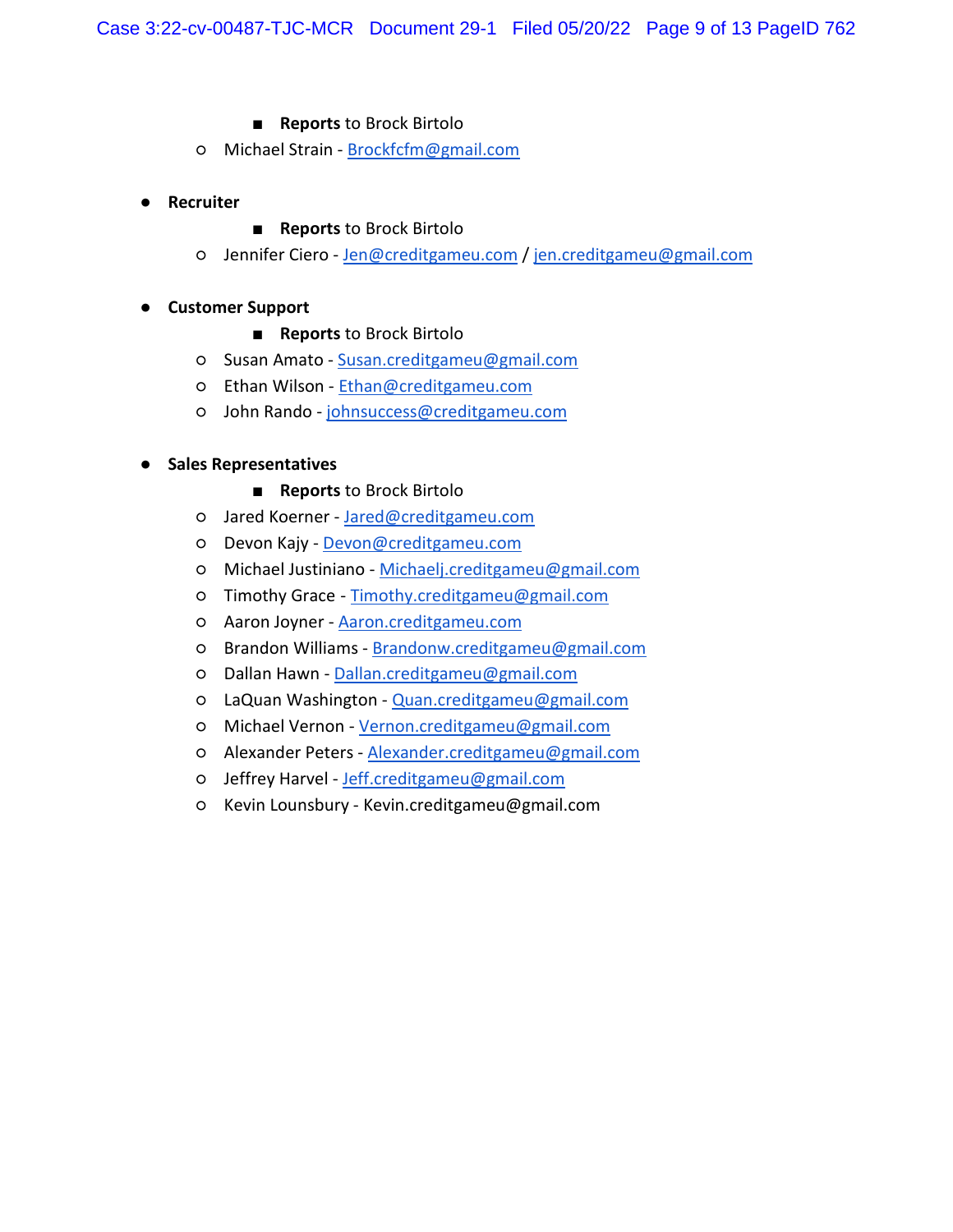Case 3:22-cv-00487-TJC-MCR Document 29-1 Filed 05/20/22 Page 10 of 13 PageID 763

# **EXHIBIT B**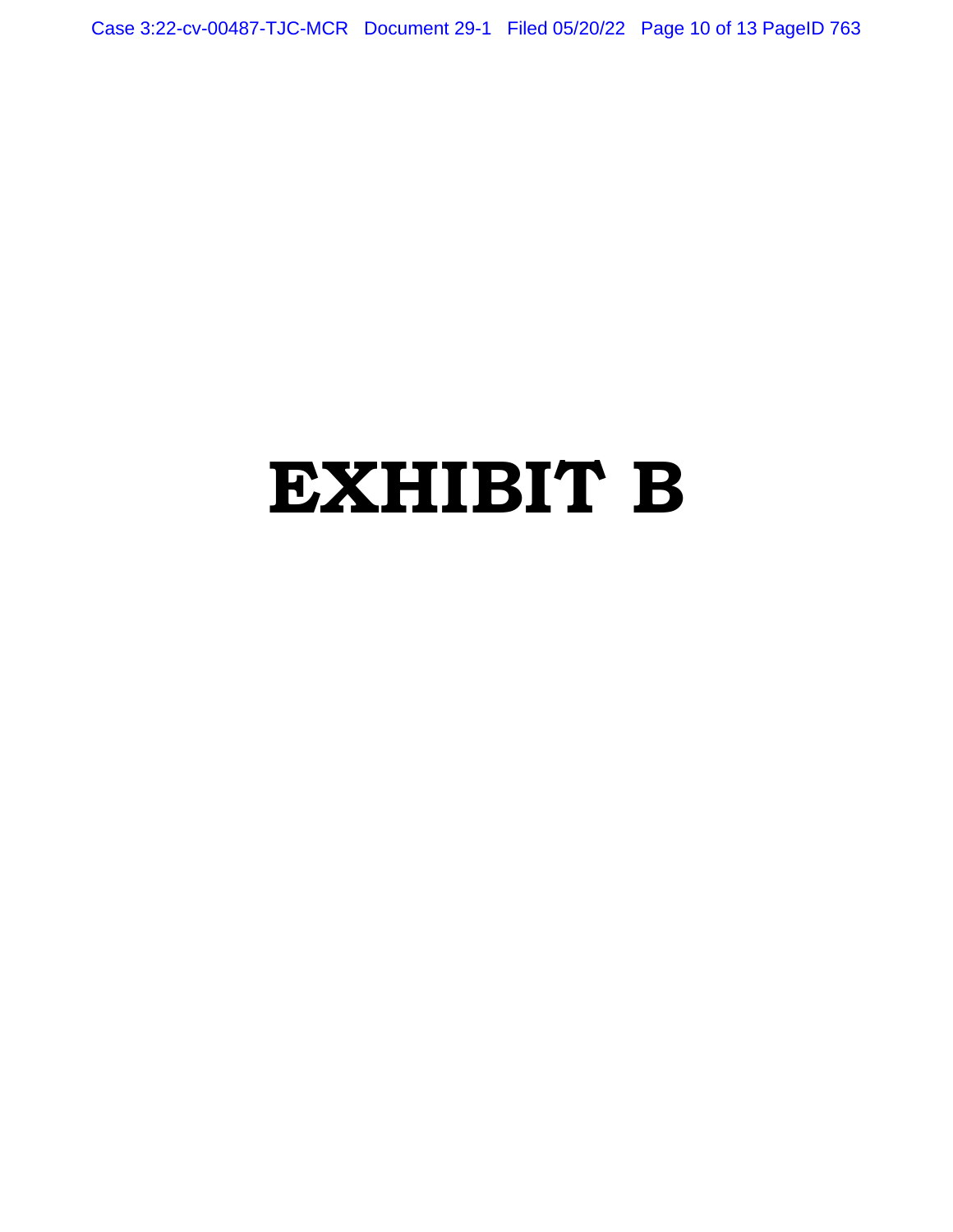# 120000053379

|                                         | (Requestor's Name)                                      |
|-----------------------------------------|---------------------------------------------------------|
|                                         |                                                         |
|                                         | (Address)                                               |
|                                         |                                                         |
|                                         | (Address)                                               |
|                                         |                                                         |
|                                         | (City/State/Zip/Phone #)                                |
|                                         | PICK-UP J WAIT<br>MAIL                                  |
|                                         | (Business Entity Name)                                  |
|                                         |                                                         |
|                                         | (Document Number)                                       |
|                                         |                                                         |
|                                         | Certified Copies _________ Certificates of Status _____ |
|                                         |                                                         |
| Special Instructions to Filing Officer: |                                                         |
|                                         |                                                         |
|                                         |                                                         |
|                                         |                                                         |
|                                         |                                                         |
|                                         |                                                         |
|                                         |                                                         |
|                                         | Office Use Only                                         |
|                                         |                                                         |
|                                         |                                                         |

 $\frac{1}{\sqrt{2}}$ 

 $\cdot$   $\cdot$ 



06/30/20--01028--007 \*\* 25.00



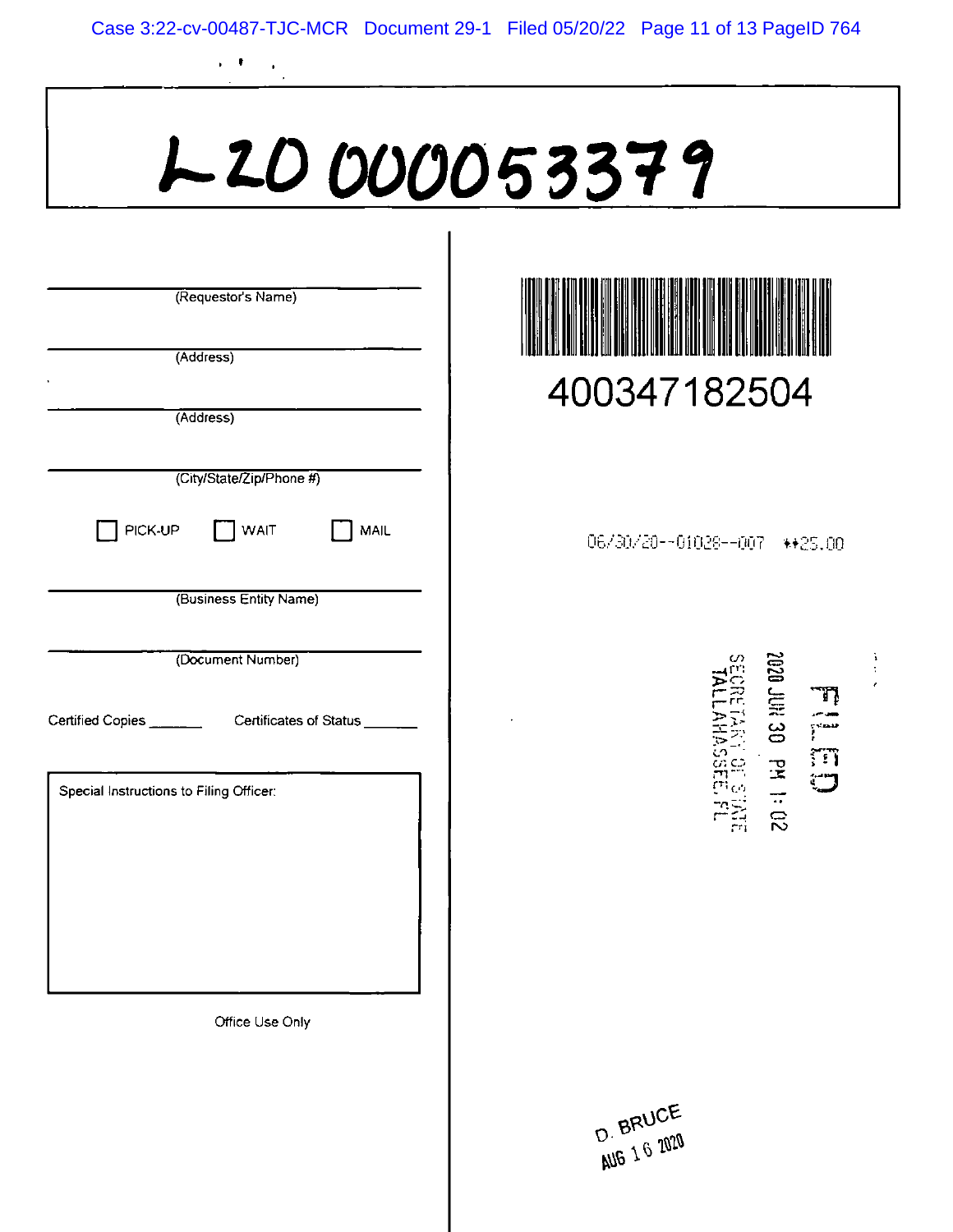| Case 3:22-cv-00487-TJC-MCR Document 29-1 Filed 05/20/22 Page 12 of 13 PageID 765                                             |                                                                                                                                                                             |                    |
|------------------------------------------------------------------------------------------------------------------------------|-----------------------------------------------------------------------------------------------------------------------------------------------------------------------------|--------------------|
| $\mathcal{O}(\mathcal{O}_\mathcal{O})$ , and $\mathcal{O}(\mathcal{O}_\mathcal{O})$                                          |                                                                                                                                                                             |                    |
| <b>COVER LETTER</b>                                                                                                          |                                                                                                                                                                             |                    |
|                                                                                                                              |                                                                                                                                                                             |                    |
| <b>Registration Section</b><br>TO:<br>Division of Corporations                                                               | A                                                                                                                                                                           |                    |
| PROSPERITY TRAINING TECHNOLOGY LLC<br><b>SUBJECT:</b>                                                                        |                                                                                                                                                                             |                    |
| Name of Limited Liability Company                                                                                            |                                                                                                                                                                             |                    |
| Dear Sir or Madam:                                                                                                           |                                                                                                                                                                             |                    |
| The enclosed Registered Agent/Registered Office Change and fee(s) are submitted for filing.                                  |                                                                                                                                                                             |                    |
| Please return all correspondence concerning this matter to the following:                                                    |                                                                                                                                                                             |                    |
| Michael Rando                                                                                                                |                                                                                                                                                                             |                    |
| Name of Person                                                                                                               |                                                                                                                                                                             |                    |
|                                                                                                                              |                                                                                                                                                                             |                    |
| Prosperity Training Technology LLC                                                                                           |                                                                                                                                                                             |                    |
| Firm/Company                                                                                                                 |                                                                                                                                                                             |                    |
| 14286 Beach Blvd, Ste 19-207                                                                                                 |                                                                                                                                                                             |                    |
| <b>Address</b>                                                                                                               |                                                                                                                                                                             |                    |
| Jacksonville, FL 32250                                                                                                       |                                                                                                                                                                             |                    |
| City/State and Zip Code                                                                                                      |                                                                                                                                                                             |                    |
| mikesingles@gmail.com                                                                                                        |                                                                                                                                                                             | <b>DE NAT</b><br>η |
| E-mail address: (to be used for future annual report notification)                                                           |                                                                                                                                                                             | ៊ា                 |
| For further information concerning this matter, please call:                                                                 |                                                                                                                                                                             | PH 1:02            |
| 904<br><u>Michael Rando</u><br>at (                                                                                          | 3648528<br>Area Code & Daytime Telephone Number                                                                                                                             |                    |
|                                                                                                                              |                                                                                                                                                                             |                    |
| <b>Mailing Address:</b><br><b>Registration Section</b><br>Division of Corporations<br>P.O. Box 6327<br>Tallahassee, FL 32314 | <b>Street Address:</b><br><b>Registration Section</b><br>Division of Corporations<br>The Centre of Tallahassee<br>2415 N. Monroe Street, Suite 810<br>Tallahassee, FL 32303 |                    |

## Enclosed is a check for the following amount:

S25 Filing Fee

 $\Box$  \$55 Filing Fee & Certified Copy